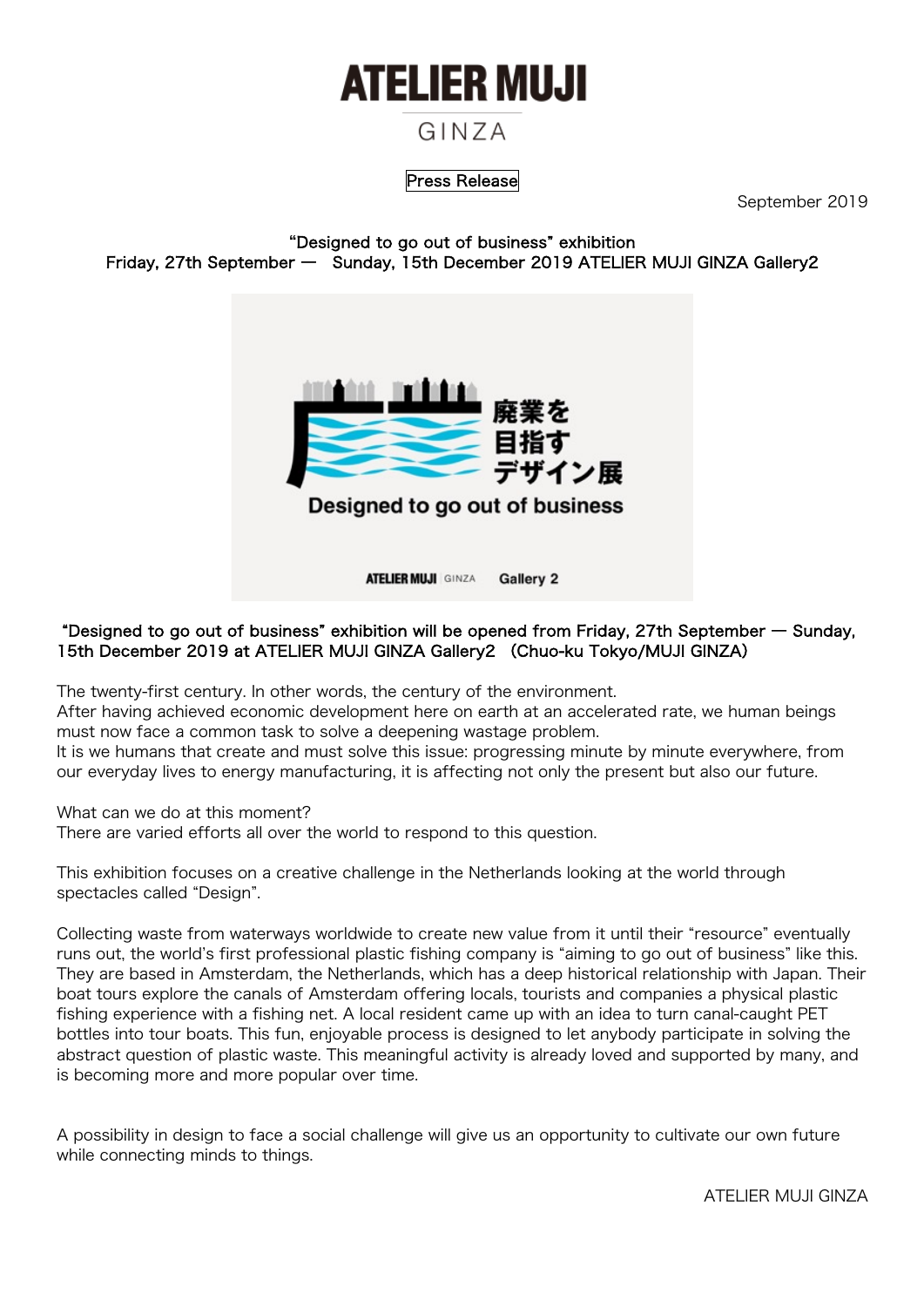【General information】 "Designed to go out of business" exhibition Date | Friday, 27th September — Sunday, 15th December 2019 \*Same as MUJI GINZA store opening Opening times|10:00―21:00 Venue |ATELIER MUJI GINZA Gallery 2 (6F MUJI GINZA), Admission free Organiser|MUJI Planning collaboration | Plastic Whale B.V., MONOFACTORY Co., Ltd Cooperation|Embassy of the Kingdom of the Netherlands in Japan Graphic / Site design | Powerplace Inc. Site construction | HIGURE 17-15 cas Planning and Management | Household Division / Household Design, Ryohin Keikaku Co., Ltd. and ATELIER MUJI GINZA (MUJI GINZA) Venue Address|3-3-5 Ginza, Chuo-ku, Tokyo, 104-0061

#### Plastic Whale

Plastic Whale is an Amsterdam-based social enterprise with a special mission: plastic-free waters, worldwide. In 2011 Marius Smit started the organization with a challenge to build a boat from plastic waste. Today, Plastic Whale is a fast-growing company involving companies, citizens and governments. Plastic Whale's organization is based upon three pillars: We Collect, We Create and We Educate. So far, they have organised plastic fishing with over 500 companies and many thousands of people to "collect" plastic waste, "create" products from recycled plastic, and "educate" to raise awareness of the problem and to start taking action through presentations and workshops both at home and abroad.

## Marius Smit

Marius Smit is the founder of Plastic Whale, of Plastic Whale Circular Furniture and co-founder of WasteBoards. During a one-year sabbatical, after studying International Management and working in positions of Marketing and Strategy, Marius was confronted with the growing worldwide problem of plastic soup. He started in 2011 with a challenge to build a boat made of plastic waste. Today Plastic Whale is a fast-growing social enterprise involving hundreds of companies and many thousands of people across the world. Marius inspires audiences worldwide with the story of his belief in "the power of doing" and about turning a challenge into a sustainable business.

【Event information】 ■Opening Talk "Designed to go out of business" Date | Saturday, 28th September 2019 10:30-12:00 Speaker | Marius Smit (Founder of Plastic Whale/Circular Furniture) Venue|ATELIER MUJI GINZA Lounge, MUJI GINZA 6F \*Japanese consecutive interpretation provided

■Session for Students "Let's think about the future of our society with Plastic Whale" Date | Sunday, 29th September 2019 10:30-12:00 Speaker | Marius Smit (Founder of Plastic Whale/Circular Furniture) Venue|ATELIER MUJI GINZA Lounge, MUJI GINZA 6F \*Japanese consecutive interpretation provided

■Talk & Reception "Let's talk about Plastic Whale" Date|Monday, 30th September 2019 18:30―21:00 Speaker | Marius Smit (Founder of Plastic Whale/Circular Furniture) Venue|Dejima Lounge, Embassy of the Kingdom of the Netherlands in Japan \*Japanese consecutive interpretation provided

■Talk "Create a way of using, Design a way of disposing" Date|Friday, 4th October 2019, 18:30―19:40 Speaker | Sumiyuki Nakadai (CEO of Nakadai Co.,Ltd.) Venue|ATELIER MUJI GINZA Lounge, MUJI GINZA 6F